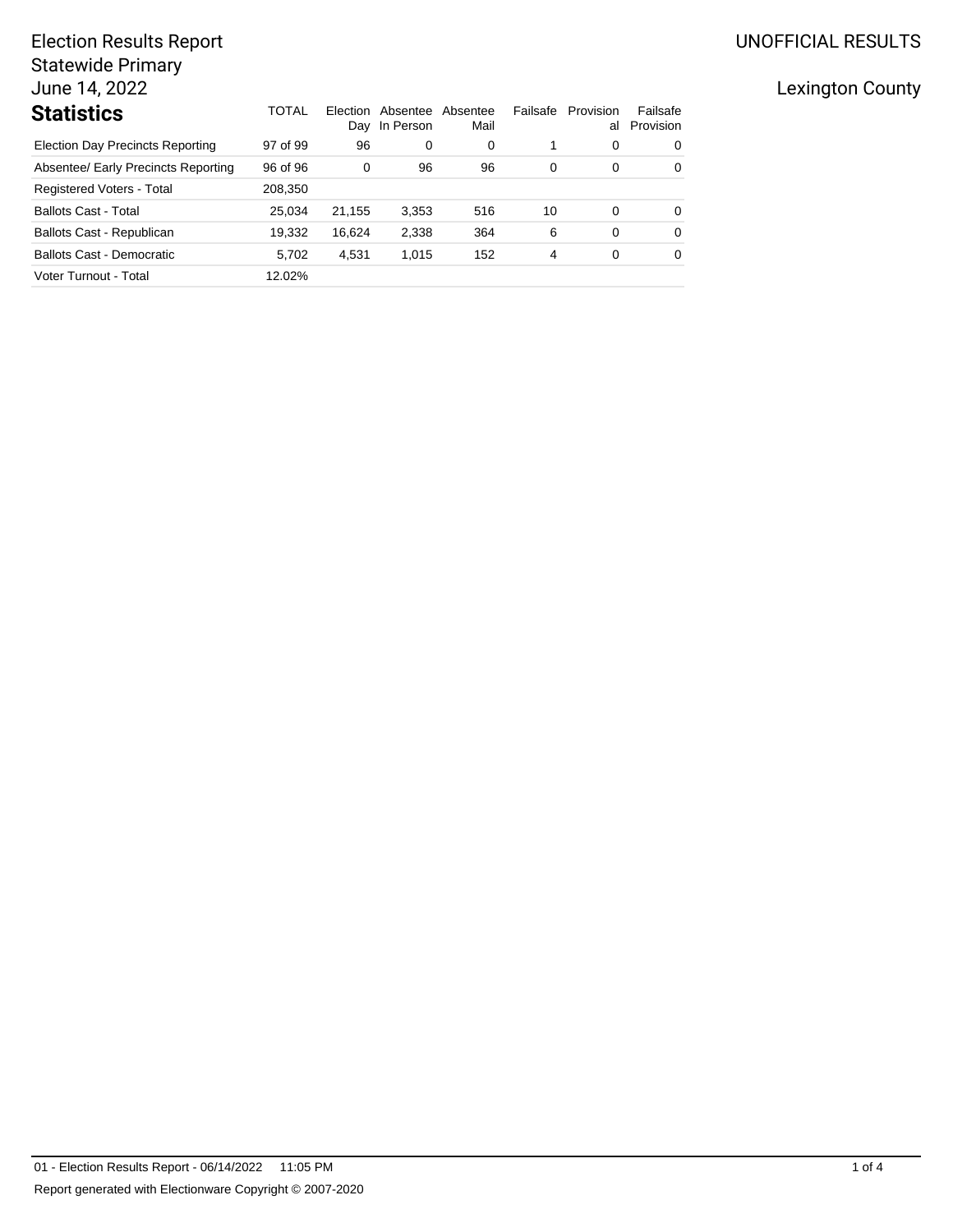## Election Results Report Statewide Primary June 14, 2022

## Lexington County

#### **REP Governor** Vote For 1

|                         | TOTAL  | VOTE %  |        | Election Absentee Absentee<br>Day In Person | Mail | Failsafe | Provision | Failsafe<br>al Provision |
|-------------------------|--------|---------|--------|---------------------------------------------|------|----------|-----------|--------------------------|
| Henry McMaster          | 15.493 | 81.72%  | 13.277 | 1.912                                       | 299  | 5        |           |                          |
| Harrison Musselwhite    | 3.465  | 18.28%  | 3.037  | 374                                         | 53   |          |           |                          |
| <b>Total Votes Cast</b> | 18.958 | 100.00% | 16.314 | 2.286                                       | 352  |          |           |                          |

### **REP Secretary of State**

|                         | TOTAL  | VOTE %  |        | Election Absentee Absentee<br>Day In Person | Mail | Failsafe Provision | Failsafe<br>al Provision |
|-------------------------|--------|---------|--------|---------------------------------------------|------|--------------------|--------------------------|
| Keith Blandford         | 3.476  | 19.15%  | 3.096  | 333                                         | 45   |                    |                          |
| Mark Hammond            | 14.679 | 80.85%  | 12.502 | 1.881                                       | 293  |                    |                          |
| <b>Total Votes Cast</b> | 18.155 | 100.00% | 15.598 | 2.214                                       | 338  |                    |                          |

#### **REP Attorney General** Vote For 1

|                  | TOTAL  | VOTE %  |        | Election Absentee Absentee<br>Day In Person | Mail |   | Failsafe Provision | Failsafe<br>al Provision |
|------------------|--------|---------|--------|---------------------------------------------|------|---|--------------------|--------------------------|
| Lauren Martel    | 4.561  | 24.34%  | 3.993  | 503                                         | 64   |   |                    |                          |
| Alan Wilson      | 14.179 | 75.66%  | 12.133 | 1.769                                       | 272  | 5 |                    |                          |
| Total Votes Cast | 18.740 | 100.00% | 16.126 | 2.272                                       | 336  |   |                    |                          |

#### **REP State Superintendent of Education** Vote For 1

|                         | TOTAL  | VOTE %  | Election<br>Dav | Absentee<br>In Person | Absentee<br>Mail | Failsafe | Provision<br>al | Failsafe<br>Provision |
|-------------------------|--------|---------|-----------------|-----------------------|------------------|----------|-----------------|-----------------------|
| Travis Bedson           | 1,633  | 8.76%   | 1,378           | 214                   | 40               |          | 0               |                       |
| Bryan Chapman           | 1.191  | 6.39%   | 1,042           | 130                   | 19               | 0        | 0               | 0                     |
| Kizzi Gibson            | 3.322  | 17.82%  | 3,031           | 243                   | 47               |          | 0               | 0                     |
| Lynda Leventis-Wells    | 947    | 5.08%   | 773             | 135                   | 39               | 0        | 0               | 0                     |
| <b>Kathy Maness</b>     | 7.460  | 40.01%  | 6,266           | 1,092                 | 100              | 2        | 0               | 0                     |
| Ellen Weaver            | 4.094  | 21.96%  | 3,553           | 455                   | 84               | 2        | 0               | 0                     |
| <b>Total Votes Cast</b> | 18.647 | 100.00% | 16.043          | 2.269                 | 329              | 6        | 0               |                       |

#### **REP Commissioner of Agriculture**

| Vote For 1 |  |
|------------|--|
|------------|--|

|                   | TOTAL  | VOTE %  |        | Election Absentee<br>Day In Person | Absentee<br>Mail | Failsafe | Provision<br>al | Failsafe<br>Provision |
|-------------------|--------|---------|--------|------------------------------------|------------------|----------|-----------------|-----------------------|
| Bill Bledsoe      | 3.752  | 20.57%  | 3.314  | 397                                | 38               |          |                 |                       |
| <b>Bob Rozier</b> | 1.586  | 8.70%   | 1.411  | 145                                | 29               |          |                 |                       |
| Hugh Weathers     | 12.901 | 70.73%  | 10.933 | 1.695                              | 271              |          |                 |                       |
| Total Votes Cast  | 18.239 | 100.00% | 15.658 | 2,237                              | 338              | 6        |                 |                       |

#### **REP State House of Representatives District 39**

| Vote For 1 |  |
|------------|--|
|            |  |

|                  | TOTAL | VOTE %  |       | Election Absentee Absentee<br>Day In Person | Mail |          | Failsafe Provision | Failsafe<br>al Provision |
|------------------|-------|---------|-------|---------------------------------------------|------|----------|--------------------|--------------------------|
| Cal Forrest      | 1.586 | 83.43%  | 1.420 | 154                                         | 12   |          |                    |                          |
| Katie Hall       | 315   | 16.57%  | 276   | 35                                          | 4    | $\Omega$ |                    |                          |
| Total Votes Cast | 1.901 | 100.00% | 1.696 | 189                                         | 16   |          |                    |                          |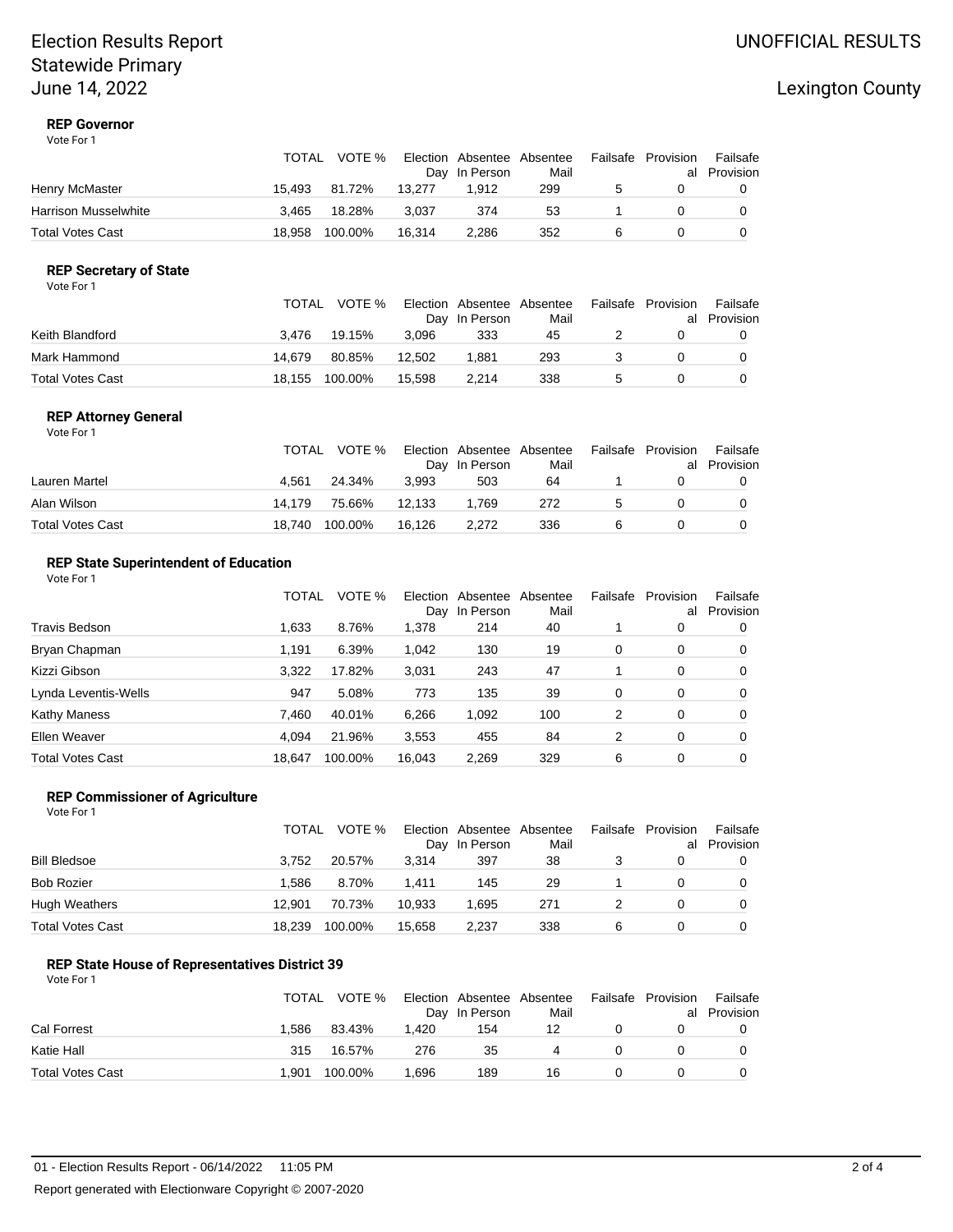## Election Results Report Statewide Primary June 14, 2022

## Lexington County

#### **REP State House of Representatives District 71** Vote For 1

|                         | <b>TOTAL</b> | VOTE %  |     | Election Absentee Absentee<br>Day In Person | Mail |   | Failsafe Provision | Failsafe<br>al Provision |
|-------------------------|--------------|---------|-----|---------------------------------------------|------|---|--------------------|--------------------------|
| Nathan Ballentine       | 172          | 67.72%  | 157 | 12                                          |      |   |                    |                          |
| Paul Erickson           | 82           | 32.28%  | 79  | 3                                           |      | 0 |                    |                          |
| <b>Total Votes Cast</b> | 254          | 100.00% | 236 | 15                                          |      |   |                    |                          |

#### **REP State House of Representatives District 85**

Vote For 1

|                         | <b>TOTAL</b> | VOTE %  | Day   | Election Absentee<br>In Person | Absentee<br>Mail | Failsafe | Provision<br>al | Failsafe<br>Provision |
|-------------------------|--------------|---------|-------|--------------------------------|------------------|----------|-----------------|-----------------------|
| Rebecca Blackburn Hines | 369          | 10.29%  | 329   | 33                             |                  |          |                 |                       |
| Catherine Huddle        | 617          | 17.20%  | 551   | 52                             | 14               |          |                 |                       |
| Jay Kilmartin           | 1.879        | 52.38%  | 1.648 | 176                            | 55               |          |                 |                       |
| Christian Stegmaier     | 722          | 20.13%  | 628   | 62                             | 32               |          |                 |                       |
| <b>Total Votes Cast</b> | 3.587        | 100.00% | 3.156 | 323                            | 108              |          |                 |                       |

#### **REP State House of Representatives District 89** Vote For 1

|                         | <b>TOTAL</b> | VOTE %  |       | Election Absentee Absentee<br>Day In Person | Mail | Failsafe | Provision | Failsafe<br>al Provision |
|-------------------------|--------------|---------|-------|---------------------------------------------|------|----------|-----------|--------------------------|
| Micah Caskey            | 1.530        | 50.43%  | 1.338 | 160                                         | 32   |          |           |                          |
| Melanie Shull           | 1.504        | 49.57%  | 1.311 | 166                                         | 26   |          |           |                          |
| <b>Total Votes Cast</b> | 3.034        | 100.00% | 2.649 | 326                                         | 58   |          |           |                          |

#### **REP State House of Representatives District 40**

Vote For 1

|                         | <b>TOTAL</b> | VOTE %  |     | Election Absentee Absentee<br>Day In Person | Mail | Failsafe | Provision<br>al | Failsafe<br>Provision |
|-------------------------|--------------|---------|-----|---------------------------------------------|------|----------|-----------------|-----------------------|
| Tammy Johns             | 133          | 33.84%  | 124 |                                             |      |          |                 |                       |
| <b>Rick Martin</b>      | 32           | 8.14%   | 32  | 0                                           |      |          |                 |                       |
| Joe White               | 228          | 58.02%  | 217 | 9                                           |      |          |                 |                       |
| <b>Total Votes Cast</b> | 393          | 100.00% | 373 | 16                                          | 4    |          |                 |                       |

#### **REP County Council District 9**

| Vote For 1     |              |        |       |               |                                   |                    |          |
|----------------|--------------|--------|-------|---------------|-----------------------------------|--------------------|----------|
|                | TOTAL        |        |       |               | VOTE % Election Absentee Absentee | Failsafe Provision | Failsa   |
|                |              |        |       | Day In Person | Mail                              | al                 | Provisio |
| M Todd Cullum  | 1.174 73.51% |        | 1.066 | 92            | 16                                |                    | 0        |
| Bobby L Porter | 423          | 26.49% | 366   | -51           | 6                                 |                    |          |

#### **REP Question 1**

Vote For 1

|                               | TOTAL  | VOTE %  |        | Election Absentee Absentee<br>Day In Person | Mail | Failsafe | Provision<br>al | Failsafe<br>Provision |
|-------------------------------|--------|---------|--------|---------------------------------------------|------|----------|-----------------|-----------------------|
| Yes, In Favor of the Question | 15.403 | 81.39%  | 13.299 | 1.825                                       | 273  | 6        |                 |                       |
| No, Opposed to the Question   | 3.523  | 18.61%  | 2.973  | 470                                         | 80   |          |                 |                       |
| <b>Total Votes Cast</b>       | 18.926 | 100.00% | 16.272 | 2.295                                       | 353  |          |                 |                       |

Total Votes Cast **1,597 100.00%** 1,432 143 22 0 0 0

al Provision Failsafe